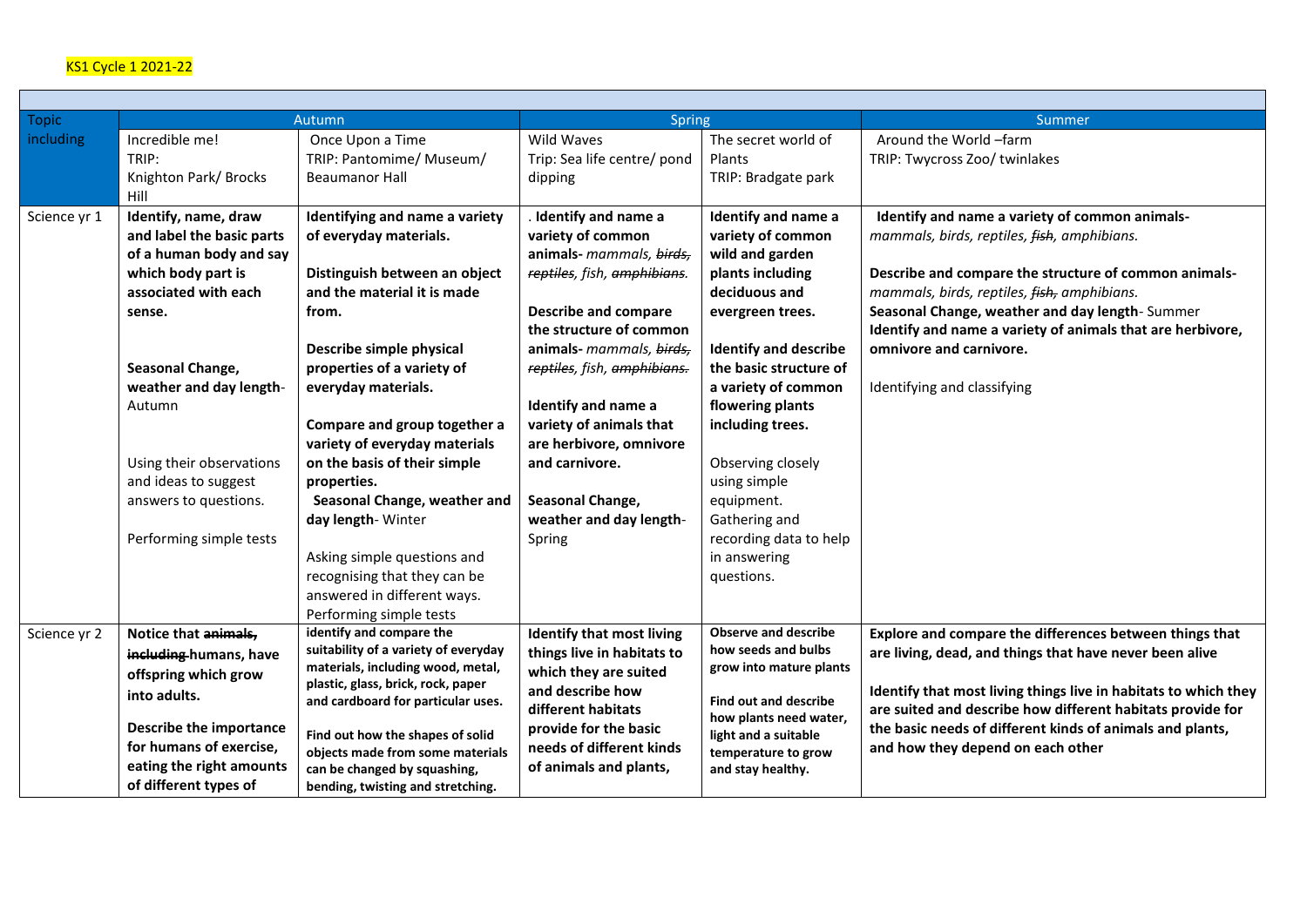|           | food, and hygiene.<br>Find out about and<br>describe the basic<br>needs of animals,<br>including humans, for<br>survival (water, food<br>and air)                                                                                 |                                                                                                                                                                                                                                                                                                                     | and how they depend on<br>each other.<br><b>Describe how animals</b><br>obtain their food from<br>plants and other animals,<br>using the idea of a simple<br>food chain, and identify<br>and name different<br>sources of food. |                                                                                                                                                                                     | Notice that animals, including humans, have offspring<br>which grow into adults<br>Find out about and describe the basic needs of animals,<br>including humans, for survival (water, food and air)<br>Describe how animals obtain their food from plants and<br>other animals, using the idea of a simple food chain, and<br>identify and name different sources of food.<br>Identify and name a variety of plants and animals in their<br>habitats, including microhabitats<br>Identify and name a variety of plants and animals in their<br>habitats, including microhabitats |
|-----------|-----------------------------------------------------------------------------------------------------------------------------------------------------------------------------------------------------------------------------------|---------------------------------------------------------------------------------------------------------------------------------------------------------------------------------------------------------------------------------------------------------------------------------------------------------------------|---------------------------------------------------------------------------------------------------------------------------------------------------------------------------------------------------------------------------------|-------------------------------------------------------------------------------------------------------------------------------------------------------------------------------------|---------------------------------------------------------------------------------------------------------------------------------------------------------------------------------------------------------------------------------------------------------------------------------------------------------------------------------------------------------------------------------------------------------------------------------------------------------------------------------------------------------------------------------------------------------------------------------|
| History   | The lives of significant<br>individuals in the past<br>who have contributed to<br>national and<br>international<br>achievements<br><b>Mary Seacole</b>                                                                            | <b>Events beyond living memory</b><br>that are significant nationally<br>or globally-festivals and<br><i>anniversaries</i><br>Great Fire of London<br>The lives of significant<br>individuals in the past who<br>have contributed to national<br>and international<br>achievements.<br>Samuel Pepys/ William Caxton | <b>Events beyond living</b><br>memory that are<br>significant nationally or<br>globally-festivals and<br><i>anniversaries</i><br>Titanic                                                                                        | <b>Significant historical</b><br>events, people and<br>places in their own<br>locality.<br>Lady Jane Grey                                                                           | Changes within living memory. Where appropriate, these<br>should be used to reveal aspects of change in national life<br>Transport                                                                                                                                                                                                                                                                                                                                                                                                                                              |
| Geography | <b>Geographical skills and</b><br>fieldwork<br>Use simple compass<br>directions (North, South,<br>East and West) and<br>locational and directional<br>language [for example,<br>near and far; left and<br>right], to describe the | Human and physical geography<br>Identify seasonal and daily<br>weather patterns in the United<br>Kingdom and the location of hot<br>and cold areas of the world in<br>relation to the Equator and the<br>North and South Poles.<br>Autumn/ Winter                                                                   | <b>Locational knowledge</b><br>Name and locate the 7<br>continents and 5 main<br>oceans in the world.<br>Human and physical<br>geography<br>Identify seasonal and<br>daily weather patterns in<br>the United Kingdom and        | <b>Locational knowledge</b><br>Name, locate and<br>identify characteristics<br>of the four countries<br>and capital cities of<br>the United Kingdom<br>and its surrounding<br>seas. | <b>Locational knowledge</b><br>Name and locate the 7 continents and 5 main oceans in the<br>world.<br>Human and physical geography<br>Identify seasonal and daily weather patterns in the United<br>Kingdom and the location of hot and cold areas of the world                                                                                                                                                                                                                                                                                                                 |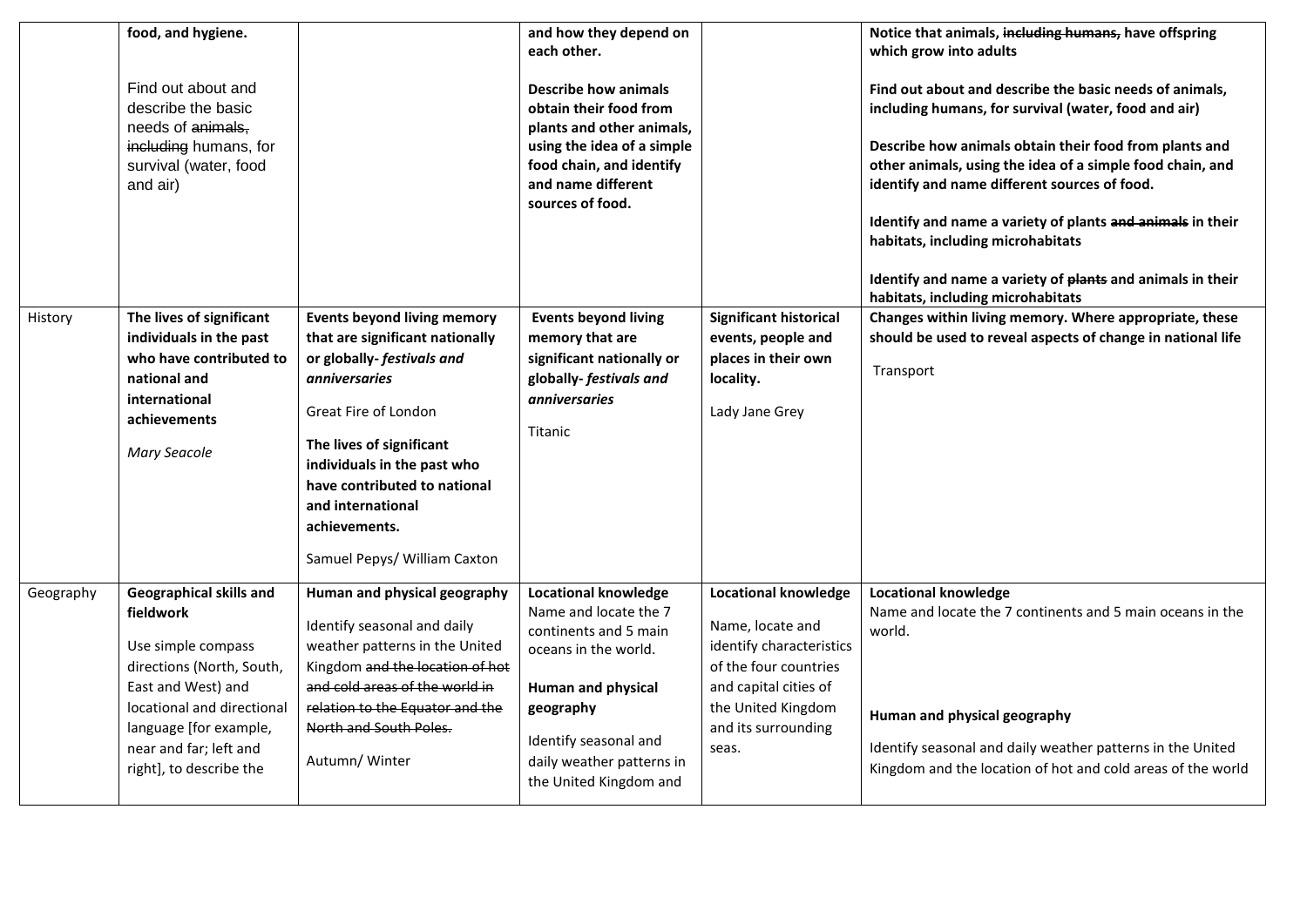|             | location of features and                       |                                                                                                                                                  | the location of hot and    |                                               |                                         | in relation to the Equator and the North and South Poles-                                                              |  |
|-------------|------------------------------------------------|--------------------------------------------------------------------------------------------------------------------------------------------------|----------------------------|-----------------------------------------------|-----------------------------------------|------------------------------------------------------------------------------------------------------------------------|--|
|             | routes on a map                                |                                                                                                                                                  | cold areas of the world in |                                               | Summer.                                 |                                                                                                                        |  |
|             |                                                |                                                                                                                                                  | relation to the Equator    |                                               |                                         |                                                                                                                        |  |
|             | Yr 1- near, far etc                            |                                                                                                                                                  | and the North and South    |                                               | Place knowledge                         |                                                                                                                        |  |
|             | Yr 2- compass                                  |                                                                                                                                                  | Poles.                     |                                               |                                         | Understand geographical similarities and differences through                                                           |  |
|             | directions.                                    |                                                                                                                                                  |                            |                                               |                                         | studying the human and physical geography of a small area                                                              |  |
|             |                                                |                                                                                                                                                  | Spring                     |                                               |                                         | of the United Kingdom, and of a small area in a contrasting                                                            |  |
|             | Yr2- use aerial                                |                                                                                                                                                  | Geographical skills and    |                                               | non-European country.                   |                                                                                                                        |  |
|             | photographs and plan                           |                                                                                                                                                  | fieldwork                  |                                               |                                         |                                                                                                                        |  |
|             | perspectives to recognise                      |                                                                                                                                                  | Use world maps, atlases    |                                               | Yr1- City + countryside (Cumbria)       |                                                                                                                        |  |
|             | landmarks and basic                            |                                                                                                                                                  | and globes to identify the |                                               |                                         |                                                                                                                        |  |
|             | human and physical                             |                                                                                                                                                  | United Kingdom,            |                                               |                                         | Yr2- Leicester + non- EU country (Australia)                                                                           |  |
|             | features; devise a simple                      |                                                                                                                                                  | countries, continents and  |                                               | <b>Geographical skill and fieldwork</b> |                                                                                                                        |  |
|             | map; and use and                               |                                                                                                                                                  | oceans covered at this     |                                               |                                         |                                                                                                                        |  |
|             | construct basic symbols                        |                                                                                                                                                  | key stage.                 |                                               |                                         | Use simple compass directions (North, South, East and West)                                                            |  |
|             | in a key                                       |                                                                                                                                                  |                            |                                               |                                         | and locational and directional language [for example, near                                                             |  |
|             |                                                |                                                                                                                                                  |                            |                                               |                                         | and far; left and right], to describe the location of features                                                         |  |
|             | Yr 1- Use simple                               |                                                                                                                                                  |                            |                                               | and routes on a map                     |                                                                                                                        |  |
|             | fieldwork and<br>observational skills to       |                                                                                                                                                  |                            |                                               |                                         |                                                                                                                        |  |
|             | study the geography of                         |                                                                                                                                                  |                            |                                               |                                         | Use aerial photographs and plan perspectives to recognise<br>landmarks and basic human and physical features; devise a |  |
|             | their school and its                           |                                                                                                                                                  |                            |                                               |                                         |                                                                                                                        |  |
|             | grounds and the key                            |                                                                                                                                                  |                            |                                               |                                         | simple map; and use and construct basic symbols in a key                                                               |  |
|             | human and physical                             |                                                                                                                                                  |                            |                                               |                                         |                                                                                                                        |  |
|             | features.                                      |                                                                                                                                                  |                            |                                               |                                         |                                                                                                                        |  |
|             | Yr 1- School grounds                           |                                                                                                                                                  |                            |                                               |                                         |                                                                                                                        |  |
|             | Yr2- surrounding area                          |                                                                                                                                                  |                            |                                               |                                         |                                                                                                                        |  |
|             | Use basic geographical vocabulary to refer to: |                                                                                                                                                  |                            |                                               |                                         |                                                                                                                        |  |
|             |                                                | - key physical features, including: beach, cliff, coast, forest, hill, mountain, sea, ocean, river, soil, valley, vegetation, season and weather |                            |                                               |                                         |                                                                                                                        |  |
|             |                                                | - key human features, including: city, town, village, factory, farm, house, office, port, harbour and shop                                       |                            |                                               |                                         |                                                                                                                        |  |
| Year 1      | Art-Drawing                                    | D&T-Structure                                                                                                                                    | Art-collage                | <b>Understand where</b>                       | Art-Printing                            | Mechanism-sliders                                                                                                      |  |
| Art and     | To use a range of                              | <b>Design</b>                                                                                                                                    | To use a range of          | food comes from.                              | To use a range of                       | <b>Design</b>                                                                                                          |  |
| design and  | materials creatively to                        | design purposeful,                                                                                                                               | materials creatively to    |                                               | materials                               | design purposeful, functional,                                                                                         |  |
| Design      | design and make                                | functional, appealing                                                                                                                            | design and make            | Use the basic                                 | creatively to                           | appealing products for themselves                                                                                      |  |
| &Technology | products                                       | products for themselves and                                                                                                                      | products                   | principles of a healthy<br>and varied diet to | design and make                         | and other users based on design                                                                                        |  |
|             | Learn about the work of                        | other users based on design                                                                                                                      | Learn about the work of    | prepare dishes                                | products                                | criteria                                                                                                               |  |
|             | a range of artists, craft                      | criteria                                                                                                                                         | a range of artists, craft  |                                               | Learn about the                         | generate, develop, model and                                                                                           |  |
|             | makers and designers,                          | generate, develop, model                                                                                                                         | makers and designers,      |                                               | work of a range                         | communicate their ideas through                                                                                        |  |
|             | describing the                                 | and communicate their ideas                                                                                                                      | describing the             |                                               | of artists, craft                       | talking, drawing, templates, mock-                                                                                     |  |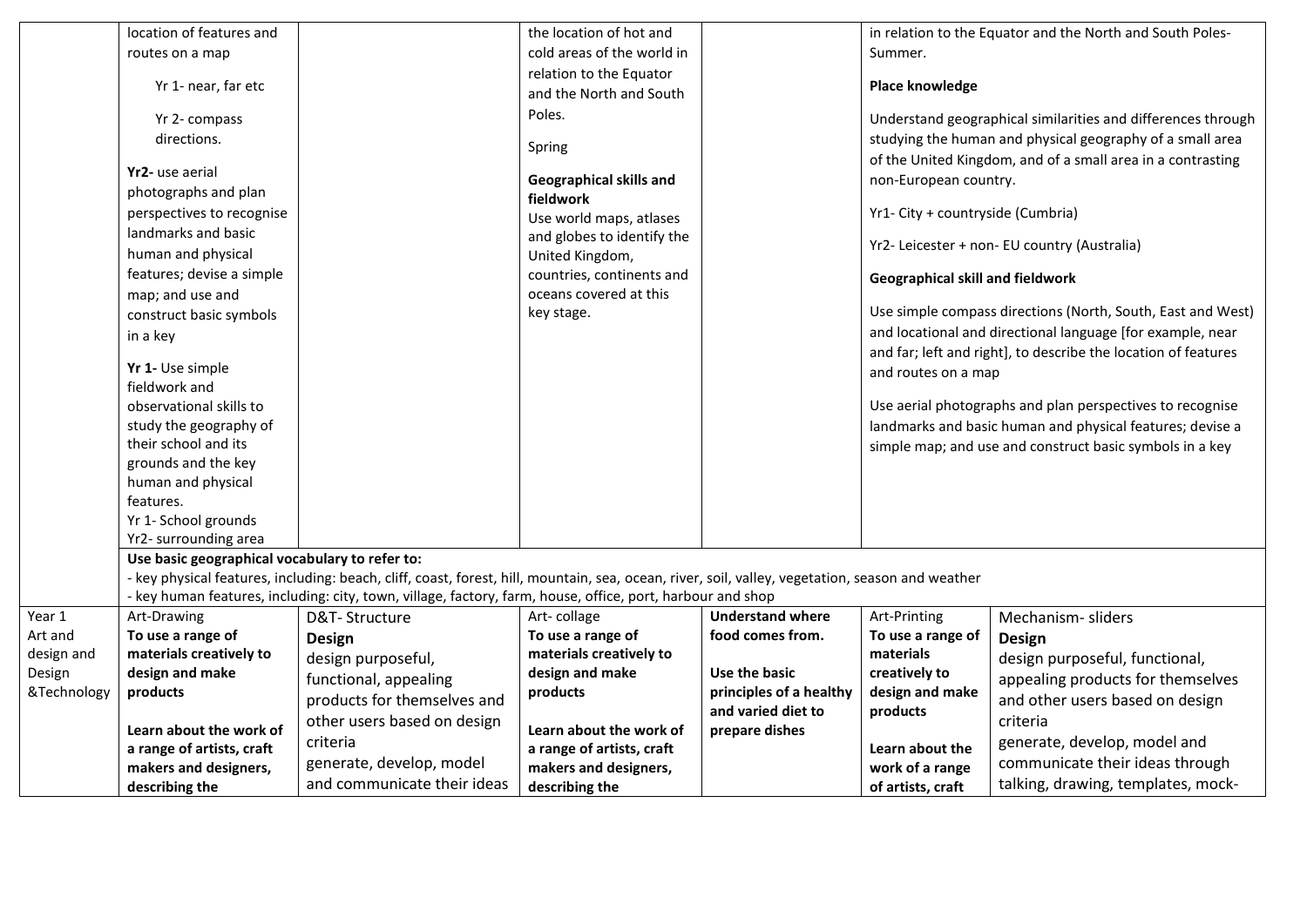|                                                           | differences and<br>similarities between<br>different practices and<br>disciplines, and making<br>links.<br>To use drawing to<br>develop and share their<br>ideas, experiences and<br>imagination.<br>To develop a wide range<br>of art and design<br>techniques in using<br>colour, pattern, texture,<br>line, shape, form and<br>space<br>Artist<br>Van Gogh | through talking, drawing,<br>templates, mock-ups and,<br>where appropriate,<br>information and<br>communication technology<br><b>Make</b><br>select from and use a range<br>of tools and equipment to<br>perform practical tasks [for<br>example, cutting, shaping,<br>joining and finishing]<br>select from and use a wide<br>range of materials and<br>components, including<br>construction materials,<br>textiles and ingredients,<br>according to their<br>characteristics<br>Evaluate<br>explore and evaluate a range<br>of existing products<br>evaluate their ideas and<br>products against design<br>criteria<br><b>Technical knowledge</b><br>build structures, exploring<br>how they can be made<br>stronger, stiffer and more<br>stable<br>D&T-Mechanism- levers | differences and<br>similarities between<br>different practices and<br>disciplines, and making<br>links.<br>To develop a wide range<br>of art and design<br>techniques in using<br>colour, pattern, texture,<br>line, shape, form and<br>space<br>Artist<br><b>Ruth Daniels</b> | <b>Understand where</b>                                                                              | makers and<br>designers,<br>describing the<br>differences and<br>similarities<br>between<br>different<br>practices and<br>disciplines, and<br>making links.<br>To use drawing,<br>painting and<br>sculpture to<br>develop and<br>share their ideas,<br>experiences and<br>imagination.<br>To develop a<br>wide range of art<br>and design<br>techniques in<br>using colour,<br>pattern, texture,<br>line, shape, form<br>and space<br>Artist<br>Paul Klee | ups and, where appropriate,<br>information and communication<br>technology<br><b>Make</b><br>select from and use a range of tools<br>and equipment to perform practical<br>tasks [for example, cutting, shaping,<br>joining and finishing]<br>select from and use a wide range of<br>materials and components, including<br>construction materials, textiles and<br>ingredients, according to their<br>characteristics<br><b>Evaluate</b><br>explore and evaluate a range of<br>existing products<br>evaluate their ideas and products<br>against design criteria<br><b>Technical knowledge</b><br>explore and use mechanisms [for<br>example, levers, sliders, wheels and<br>axles] in their products<br>D&T-Textiles |
|-----------------------------------------------------------|---------------------------------------------------------------------------------------------------------------------------------------------------------------------------------------------------------------------------------------------------------------------------------------------------------------------------------------------------------------|------------------------------------------------------------------------------------------------------------------------------------------------------------------------------------------------------------------------------------------------------------------------------------------------------------------------------------------------------------------------------------------------------------------------------------------------------------------------------------------------------------------------------------------------------------------------------------------------------------------------------------------------------------------------------------------------------------------------------------------------------------------------------|--------------------------------------------------------------------------------------------------------------------------------------------------------------------------------------------------------------------------------------------------------------------------------|------------------------------------------------------------------------------------------------------|-----------------------------------------------------------------------------------------------------------------------------------------------------------------------------------------------------------------------------------------------------------------------------------------------------------------------------------------------------------------------------------------------------------------------------------------------------------|------------------------------------------------------------------------------------------------------------------------------------------------------------------------------------------------------------------------------------------------------------------------------------------------------------------------------------------------------------------------------------------------------------------------------------------------------------------------------------------------------------------------------------------------------------------------------------------------------------------------------------------------------------------------------------------------------------------------|
| Year 2<br>Art and<br>design and<br>Design &<br>Technology | Art-Drawing<br>To use a range of<br>materials creatively to<br>design and make<br>products                                                                                                                                                                                                                                                                    | Design<br>design purposeful,<br>$\bullet$<br>functional, appealing<br>products for themselves                                                                                                                                                                                                                                                                                                                                                                                                                                                                                                                                                                                                                                                                                | Art-Painting<br>To use a range of<br>materials creatively to<br>design and make<br>products                                                                                                                                                                                    | food comes from.<br>Use the basic<br>principles of a healthy<br>and varied diet to<br>prepare dishes | Art-Sculpture<br>To use a range of<br>materials<br>creatively to<br>design and make<br>products                                                                                                                                                                                                                                                                                                                                                           | Design<br>design purposeful, functional,<br>appealing products for themselves<br>and other users based on design<br>criteria                                                                                                                                                                                                                                                                                                                                                                                                                                                                                                                                                                                           |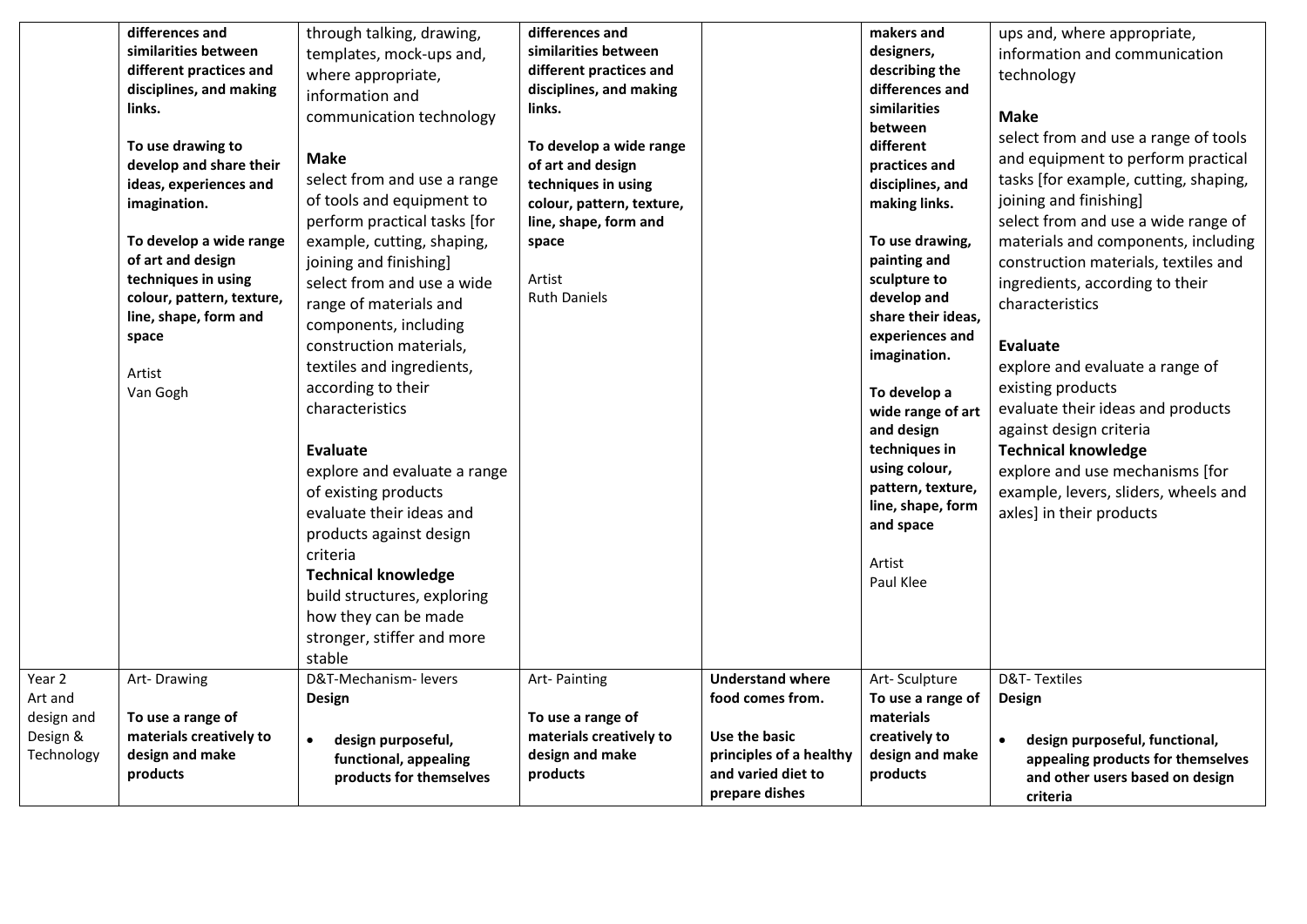| Learn about the work of   | and other users based on                | Learn about the work of   | Learn about the    | generate, develop, model and<br>$\bullet$         |
|---------------------------|-----------------------------------------|---------------------------|--------------------|---------------------------------------------------|
| a range of artists, craft | design criteria                         | a range of artists, craft | work of a range    | communicate their ideas through                   |
| makers and designers,     | generate, develop, model<br>$\bullet$   | makers and designers,     | of artists, craft  | talking, drawing, templates, mock-                |
| describing the            | and communicate their                   | describing the            | makers and         | ups and, where appropriate,                       |
| differences and           | ideas through talking,                  | differences and           | designers,         | information and communication                     |
| similarities between      | drawing, templates, mock-               | similarities between      | describing the     | technology                                        |
| different practices and   | ups and, where                          | different practices and   | differences and    |                                                   |
| disciplines, and making   | appropriate, information                | disciplines, and making   | similarities       | <b>Make</b>                                       |
| links.                    | and communication                       | links.                    | between            |                                                   |
|                           | technology                              |                           | different          | select from and use a range of tools<br>$\bullet$ |
| To use drawing to         |                                         | To use drawing and        | practices and      | and equipment to perform                          |
| develop and share their   | <b>Make</b>                             | painting to develop and   | disciplines, and   | practical tasks [for example,                     |
| ideas, experiences and    |                                         | share their ideas,        | making links.      | cutting, shaping, joining and                     |
| imagination.              | select from and use a<br>$\bullet$      | experiences and           |                    | finishing]                                        |
|                           | range of tools and                      | imagination.              | To use sculpture   | select from and use a wide range of               |
| To develop a wide range   | equipment to perform                    |                           | to develop and     | materials and components,                         |
| of art and design         | practical tasks [for                    | To develop a wide range   | share their ideas, | including construction materials,                 |
| techniques in using       | example, cutting, shaping,              | of art and design         | experiences and    | textiles and ingredients, according               |
| colour, pattern, texture, | joining and finishing]                  | techniques in using       | imagination.       | to their characteristics                          |
| line, shape, form and     | $\bullet$<br>select from and use a wide | colour, pattern, texture, |                    |                                                   |
| space                     | range of materials and                  | line, shape, form and     | To develop a       |                                                   |
|                           | components, including                   | space                     | wide range of art  | <b>Evaluate</b>                                   |
| Artist                    | construction materials,                 | To use a range of         | and design         |                                                   |
| LS Lowry                  | textiles and ingredients,               | materials creatively to   | techniques in      | explore and evaluate a range of<br>$\bullet$      |
|                           | according to their                      | design and make           | using colour,      | existing products                                 |
|                           | characteristics                         | products                  | pattern, texture,  | evaluate their ideas and products<br>$\bullet$    |
|                           |                                         |                           | line, shape, form  | against design criteria                           |
|                           | <b>Evaluate</b>                         | Artist                    | and space          |                                                   |
|                           |                                         | Monet                     |                    | <b>Technical knowledge</b>                        |
|                           |                                         |                           | Artist             |                                                   |
|                           | explore and evaluate a<br>$\bullet$     |                           | Michelle Reader    |                                                   |
|                           | range of existing products              |                           |                    |                                                   |
|                           | evaluate their ideas and<br>$\bullet$   |                           |                    |                                                   |
|                           | products against design                 |                           |                    |                                                   |
|                           | criteria                                |                           |                    |                                                   |
|                           | <b>Technical knowledge</b>              |                           |                    |                                                   |
|                           |                                         |                           |                    |                                                   |
|                           | explore and use mechanisms              |                           |                    |                                                   |
|                           | [for example, levers, sliders,          |                           |                    |                                                   |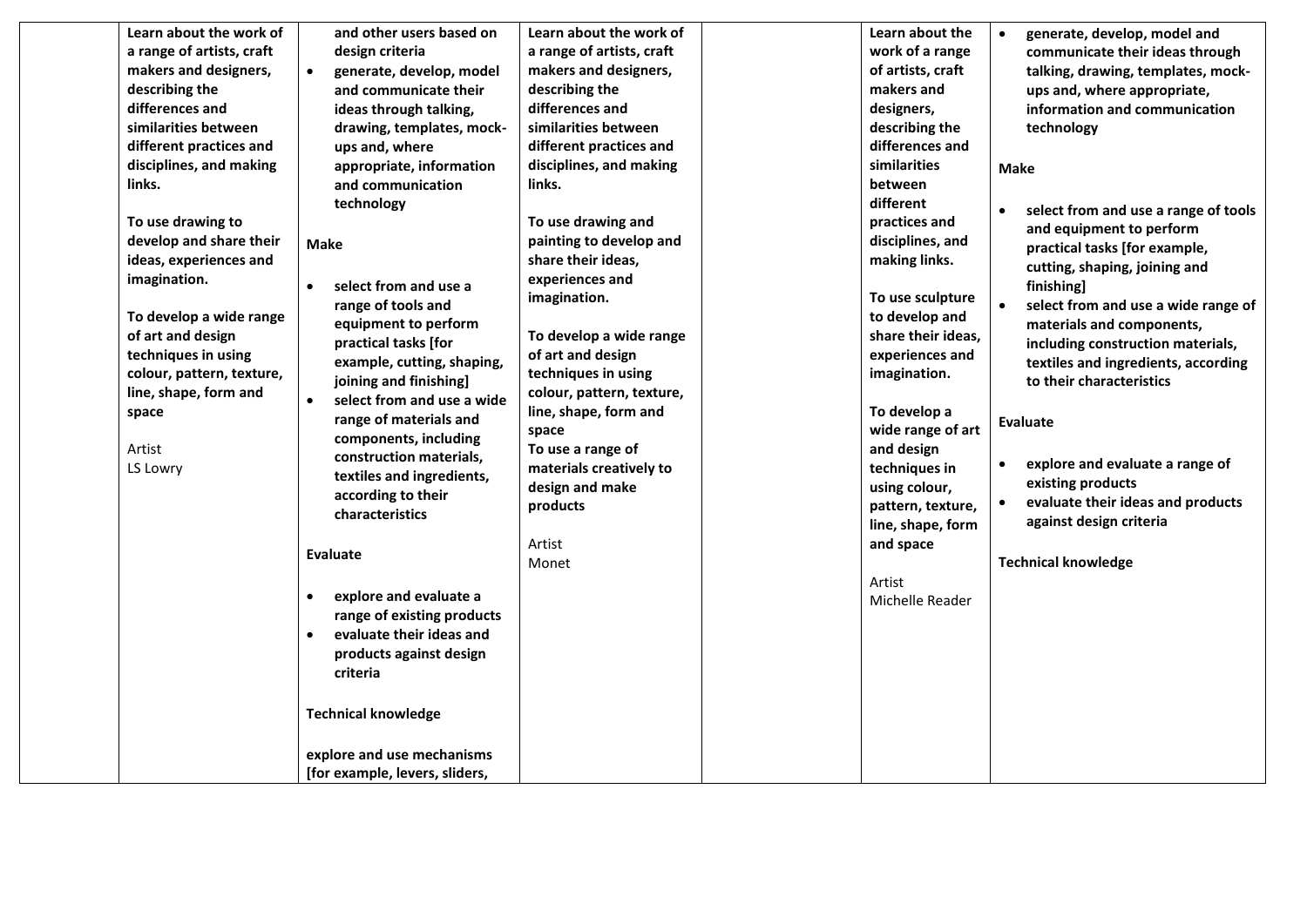|                                                                                                                                                                                        |                                                   | wheels and axles] in their<br>products                                                                                                                                         |                                                                          |                                 |                                                 |                                              |  |  |  |
|----------------------------------------------------------------------------------------------------------------------------------------------------------------------------------------|---------------------------------------------------|--------------------------------------------------------------------------------------------------------------------------------------------------------------------------------|--------------------------------------------------------------------------|---------------------------------|-------------------------------------------------|----------------------------------------------|--|--|--|
|                                                                                                                                                                                        |                                                   |                                                                                                                                                                                |                                                                          |                                 |                                                 |                                              |  |  |  |
| Numeracy                                                                                                                                                                               | See Separate long-term plan                       |                                                                                                                                                                                |                                                                          |                                 |                                                 |                                              |  |  |  |
| PE<br>Yr1                                                                                                                                                                              | SAQ<br>Dance - Val Sabin                          | Gymnastics                                                                                                                                                                     | 'Games skills' (throwing,<br>catching, kicking)<br>Team based activities | Dance - Val Sabin<br>Unit $3/4$ | 'Games' (Striking<br>and hitting)<br>Team based | Athletics                                    |  |  |  |
|                                                                                                                                                                                        | Unit $1/2$                                        |                                                                                                                                                                                |                                                                          |                                 | activities                                      |                                              |  |  |  |
| PE<br>Yr 2a                                                                                                                                                                            | Dance-Val Sabin<br>Unit $1/2$                     | Gymnastics                                                                                                                                                                     | 'Games skills' (throwing,<br>catching, kicking)<br>Team based activities | <b>Games-Dodgeballl</b>         | Games-Quik<br>Cricket                           | Athletics                                    |  |  |  |
| PE<br>Yr 2b                                                                                                                                                                            | SAQ/Athletics                                     | Dance - Val Sabin<br>Unit 2 (a range of dances)                                                                                                                                | Dance - Val Sabin<br>Unit $2/3$                                          | Gymnastics                      | Gymnastics                                      | Dance - Val Sabin<br>Unit $3/4$              |  |  |  |
| $RE - year 1$                                                                                                                                                                          | Domestic Church: Family                           |                                                                                                                                                                                | Local church: Special People                                             |                                 |                                                 | Pentecost - serving: Holydays and Holidays   |  |  |  |
|                                                                                                                                                                                        | Baptism/Confirmation: belonging                   |                                                                                                                                                                                | Eucharist - Meals                                                        |                                 |                                                 | Reconciliation - inter-relating: Being sorry |  |  |  |
|                                                                                                                                                                                        | Advent: Christmas - Waiting                       |                                                                                                                                                                                | Lent/Easter - Changes                                                    |                                 |                                                 | Universal Church - world: Neighbours         |  |  |  |
| RE-Year 2                                                                                                                                                                              | Family: beginning                                 |                                                                                                                                                                                | Local church - community                                                 |                                 |                                                 | Pentecost - serving: spread the word         |  |  |  |
|                                                                                                                                                                                        | Baptism/Confirmation: belonging signs and symbols |                                                                                                                                                                                | Eucharist - relating and thanksgiving                                    |                                 |                                                 | Reconciliation - inter-relating: rules       |  |  |  |
|                                                                                                                                                                                        | Advent: Christmas - loving and preparing          |                                                                                                                                                                                | Lent/Easter $-$ giving $-$ opportunities                                 |                                 |                                                 | Universal Church - world: treasures          |  |  |  |
| Year 1<br>Music                                                                                                                                                                        | <b>Music</b><br>13 weeks                          |                                                                                                                                                                                | <b>Computing</b><br>13 weeks                                             |                                 | RSE 13 weeks                                    |                                              |  |  |  |
| Computing<br>Unit: In the Groove by Joanna Mangona<br><b>RSE</b><br>Genre: different styles of music, Latin, blues, folk, funk,<br>baroque, bhangra (6 weeks)<br>Unit: Round and Round |                                                   | Unit 1.1 Online safety and Exploring Purple Mash (3<br>weeks)<br>Unit 1.5 Maze Explorers (3 weeks)<br>Unit 1.7 Coding (6 weeks)<br>Unit 1.9 Technology outside school (1 week) |                                                                          |                                 |                                                 |                                              |  |  |  |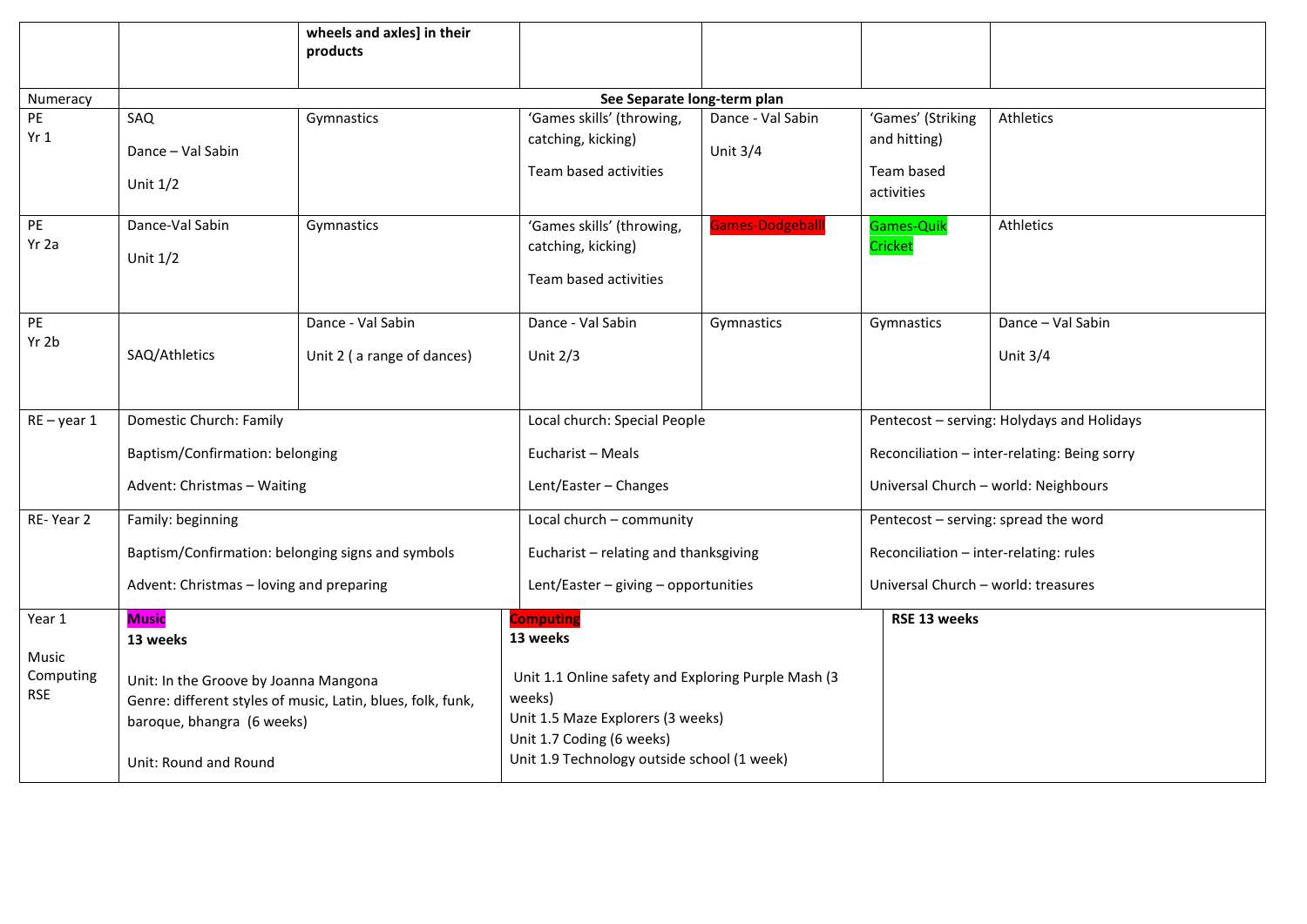|            | Genre: Latin Bossa Nova, Film music, Big band Jazz, Mash<br>up, Latin fusion (7 weeks) |                                                  |              |
|------------|----------------------------------------------------------------------------------------|--------------------------------------------------|--------------|
|            | 2 weeks<br><b>Nativity</b>                                                             |                                                  |              |
|            |                                                                                        |                                                  |              |
| Year 2     | <b>Computing</b>                                                                       | Music                                            | RSE 13 weeks |
|            | 13 weeks                                                                               | 13 weeks                                         |              |
| Music      |                                                                                        |                                                  |              |
| Computing  | Unit 2.2 Online safety (3 weeks)                                                       | Unit: I Wanna Play In A Band by Joanna Mangona   |              |
| <b>RSE</b> | Unit 2.3 Spreadsheets (3 weeks) Crash course<br>Unit 2.4 Questioning (4 weeks)         | Genre: Rock (6 weeks)                            |              |
|            | Unit 2.8 Presenting ideas (3 weeks)                                                    | Unit: Friendship Song by Joanna Mangona and Pete |              |
|            |                                                                                        | Readman                                          |              |
|            | 2 weeks                                                                                |                                                  |              |
|            | <b>Nativity</b>                                                                        | Genre: Pop, soul, Film, musicals (7 weeks)       |              |
|            |                                                                                        |                                                  |              |

## KS1 Cycle 2 2020-21

П

| Topic     | Autumn         |      | Spring      |                            | Summer                                            |  |
|-----------|----------------|------|-------------|----------------------------|---------------------------------------------------|--|
| including | Marvellous me! | Toys | Water World | <b>Food Glorious Food!</b> | Animal Kingdom                                    |  |
|           | TRIP:          |      |             | TRIP: Botanical gardens    | TRIP-farm/animal man in / Twycross Zoo/ twinlakes |  |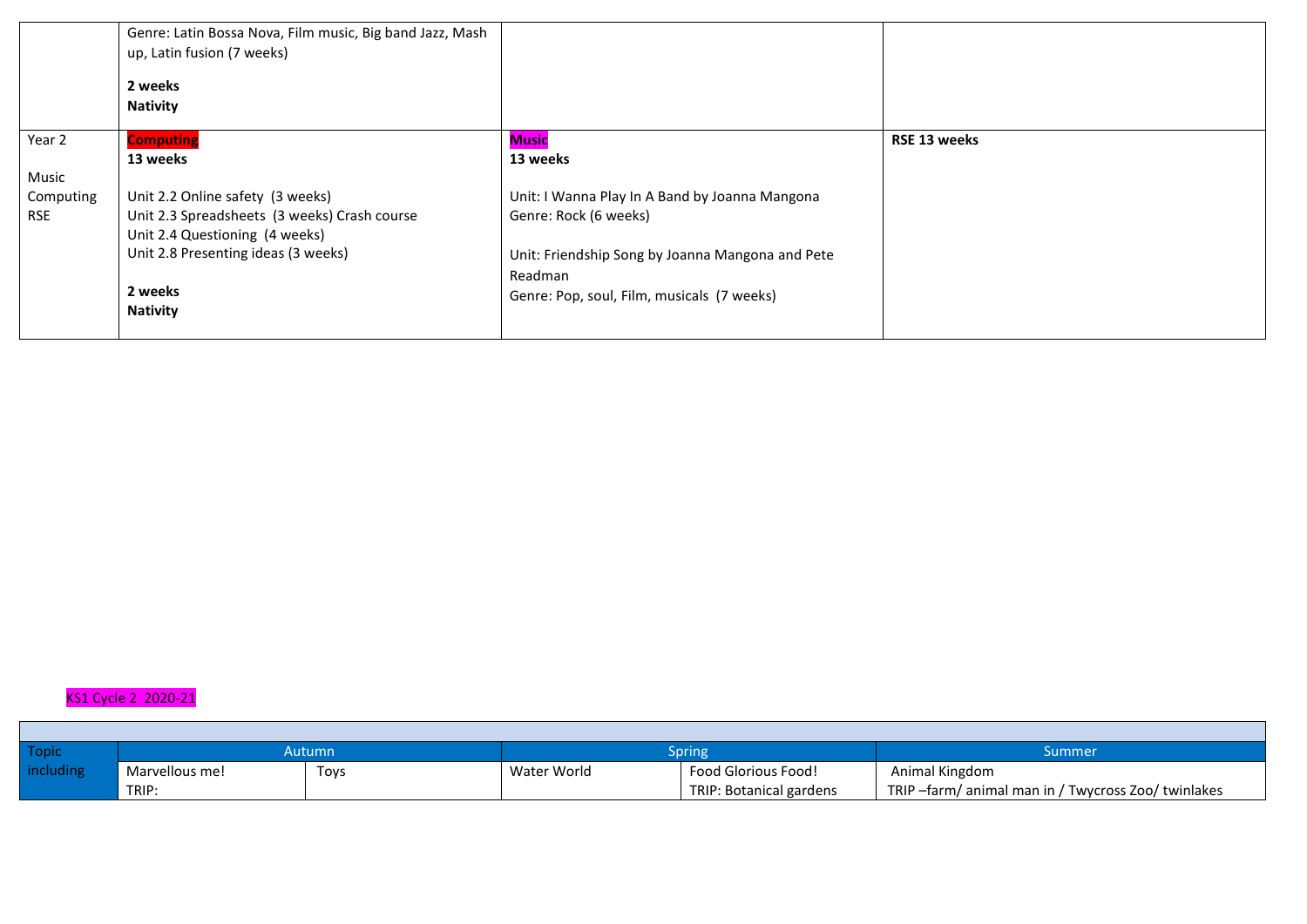|              | Knighton Park/ Brocks Hill                                                                                                           | TRIP: Pantomime/<br>Museum/ Beaumanor Hall                                                                                           | TRIP: Sea life centre/<br>pond dipping                                                                                                                                                    |                                                                                                                                                                                |                                                                                                                                                                                                                                                                                                                       |                                              |
|--------------|--------------------------------------------------------------------------------------------------------------------------------------|--------------------------------------------------------------------------------------------------------------------------------------|-------------------------------------------------------------------------------------------------------------------------------------------------------------------------------------------|--------------------------------------------------------------------------------------------------------------------------------------------------------------------------------|-----------------------------------------------------------------------------------------------------------------------------------------------------------------------------------------------------------------------------------------------------------------------------------------------------------------------|----------------------------------------------|
| English yr 1 | Fiction: Silly Daisy- Pie<br>story (character flaw)                                                                                  | Fiction- The Gingerbread<br>Man (meeting Tale)                                                                                       | Non-fiction: Non-fiction<br>page - octopus.                                                                                                                                               | Fiction: The Little Red Hen<br>finding Tale)                                                                                                                                   | Fiction: where the wild things<br>are (Description/journey)                                                                                                                                                                                                                                                           | How tortoise got his shell<br>(meeting tale) |
|              | Poetry: What isPoem                                                                                                                  | Non-fiction: Instructions                                                                                                            |                                                                                                                                                                                           | Non-fiction: Instructional<br>text                                                                                                                                             | Non-fiction: 1 <sup>st</sup> Person recount                                                                                                                                                                                                                                                                           | Poetry-tongue twisters                       |
| English yr 2 | Fiction: Super Me! (A TALE<br>OF FEAR)<br>Poetry: Julia Donaldson -                                                                  | Fiction: Pinocchio (Wishing<br>Tale)<br>Non-fiction: Recount letter<br>(Elf visits)                                                  | Fiction: The Storm Whale<br>(A FINDING TALE)                                                                                                                                              | Fiction: Jack and the Jelly<br>Bean Stalk (RAGS TO<br>RICHES)<br>Non-fiction: Instructions                                                                                     | Short burst writing (descriptions, instructions, recounts)<br>The Day the Crayons Quit<br>SATs<br>Non-fiction: Non-chronological report                                                                                                                                                                               |                                              |
|              | Hands (RHYMING<br><b>COUPLETS)</b>                                                                                                   |                                                                                                                                      |                                                                                                                                                                                           |                                                                                                                                                                                | Poetry: Riddles                                                                                                                                                                                                                                                                                                       |                                              |
| Science yr 1 | Identify, name, draw and<br>label the basic parts of a<br>human body and say<br>which body part is<br>associated with each<br>sense. | Identifying and name a<br>variety of everyday<br>materials.<br>Distinguish between an<br>object and the material it is<br>made from. | Identify and name a<br>variety of common<br>animals- mammals, birds,<br>reptiles, fish, amphibians.<br><b>Describe and compare</b><br>the structure of common<br>animals- mammals, birds, | Identify and name a variety<br>of common wild and<br>garden plants including<br>deciduous and evergreen<br>trees.<br>Identify and describe the<br>basic structure of a variety | Identify and name a variety of common animals-<br>mammals, birds, reptiles, fish, amphibians.<br>Describe and compare the structure of common animals-<br>mammals, birds, reptiles, fish, amphibians.<br>Seasonal Change, weather and day length-Summer<br>Identify and name a variety of animals that are herbivore, |                                              |
|              | Seasonal Change, weather<br>and day length- Autumn                                                                                   | Describe simple physical<br>properties of a variety of<br>everyday materials.                                                        | reptiles, fish, amphibians.<br>Identify and name a<br>variety of animals that                                                                                                             | of common<br>flowering plants including<br>trees.                                                                                                                              | omnivore and carnivore.<br>Identifying and classifying                                                                                                                                                                                                                                                                |                                              |
|              | Using their observations<br>and ideas to suggest<br>answers to questions.                                                            | <b>Compare and group</b><br>together a variety of<br>everyday materials on the<br>basis of their simple                              | are herbivore, omnivore<br>and carnivore.                                                                                                                                                 | Observing closely using<br>simple equipment.<br>Gathering and recording<br>data to help in answering                                                                           |                                                                                                                                                                                                                                                                                                                       |                                              |
|              | Performing simple tests                                                                                                              | properties.<br>Seasonal Change, weather<br>and day length-Winter                                                                     |                                                                                                                                                                                           | questions.<br>Seasonal Change, weather<br>and day length-Spring                                                                                                                |                                                                                                                                                                                                                                                                                                                       |                                              |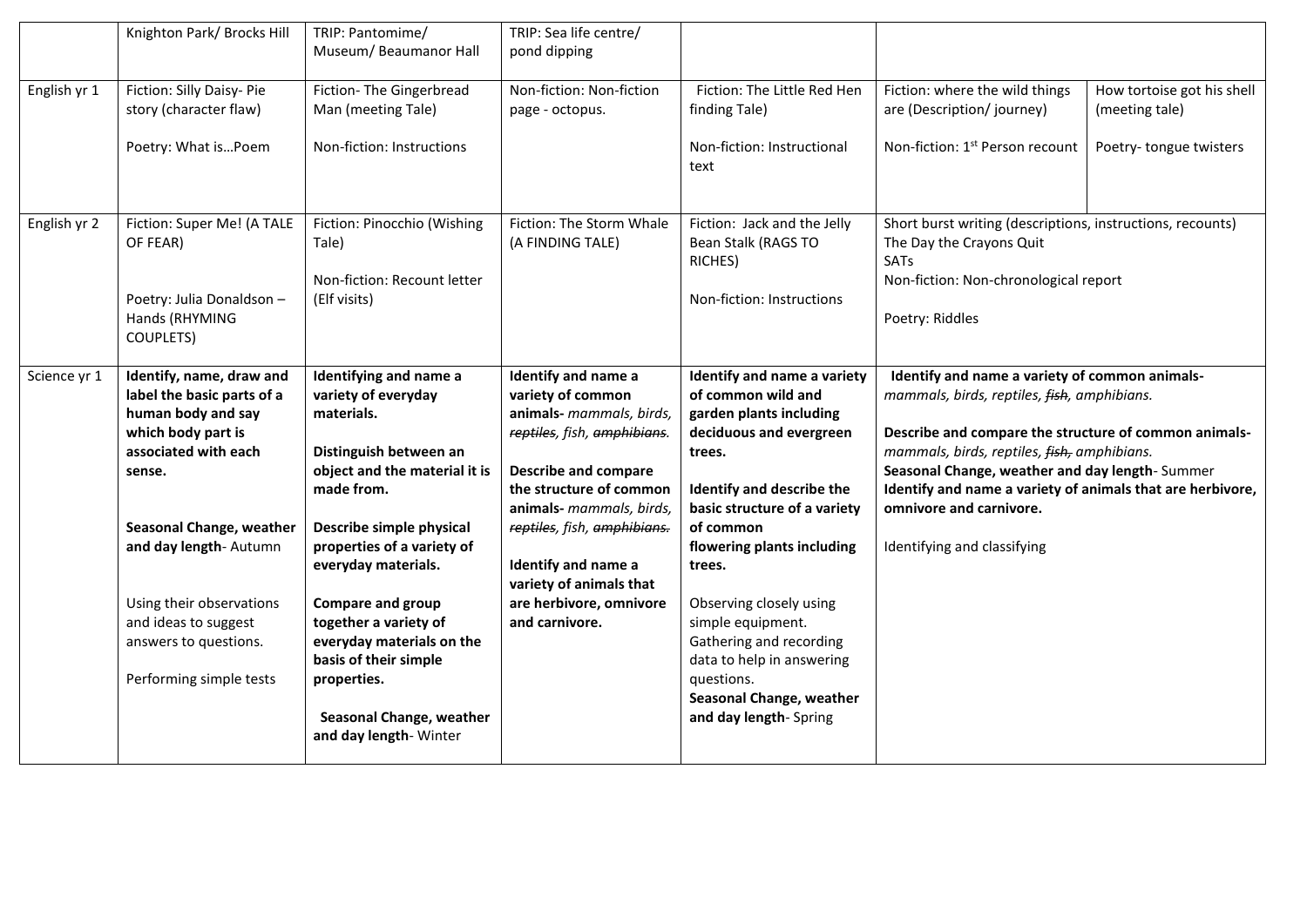|              |                                                                                                                                                                                                                                                                                                                                                        | Asking simple questions and<br>recognising that they can be                                                                                                                                                                                                                                                                          |                                                                                                                                                                                                                                                                                                                                                                                                                                                 |                                                                                                                                                                                                   |                                                                                                                                                                                                                                                                                                                                                                                                                                                                                                                                                                                                                                                                                                                                                                                                                                                                                                                                          |
|--------------|--------------------------------------------------------------------------------------------------------------------------------------------------------------------------------------------------------------------------------------------------------------------------------------------------------------------------------------------------------|--------------------------------------------------------------------------------------------------------------------------------------------------------------------------------------------------------------------------------------------------------------------------------------------------------------------------------------|-------------------------------------------------------------------------------------------------------------------------------------------------------------------------------------------------------------------------------------------------------------------------------------------------------------------------------------------------------------------------------------------------------------------------------------------------|---------------------------------------------------------------------------------------------------------------------------------------------------------------------------------------------------|------------------------------------------------------------------------------------------------------------------------------------------------------------------------------------------------------------------------------------------------------------------------------------------------------------------------------------------------------------------------------------------------------------------------------------------------------------------------------------------------------------------------------------------------------------------------------------------------------------------------------------------------------------------------------------------------------------------------------------------------------------------------------------------------------------------------------------------------------------------------------------------------------------------------------------------|
|              |                                                                                                                                                                                                                                                                                                                                                        | answered in different ways.                                                                                                                                                                                                                                                                                                          |                                                                                                                                                                                                                                                                                                                                                                                                                                                 |                                                                                                                                                                                                   |                                                                                                                                                                                                                                                                                                                                                                                                                                                                                                                                                                                                                                                                                                                                                                                                                                                                                                                                          |
|              |                                                                                                                                                                                                                                                                                                                                                        | Performing simple tests                                                                                                                                                                                                                                                                                                              |                                                                                                                                                                                                                                                                                                                                                                                                                                                 |                                                                                                                                                                                                   |                                                                                                                                                                                                                                                                                                                                                                                                                                                                                                                                                                                                                                                                                                                                                                                                                                                                                                                                          |
| Science yr 2 | Notice that animals,<br>including humans, have<br>offspring which grow into<br>adults.<br>Describe the importance<br>for humans of exercise,<br>eating the right amounts<br>of different types of food,<br>and hygiene.<br>Find out about and<br>describe the basic<br>needs of animals.<br>including-humans, for<br>survival (water, food and<br>air) | Identify and compare the<br>suitability of a variety of<br>everyday materials, including<br>wood, metal, plastic, glass,<br>brick, rock, paper and<br>cardboard for particular uses.<br>Find out how the shapes of<br>solid objects made from some<br>materials can be changed by<br>squashing, bending, twisting<br>and stretching. | <b>Identify that most living</b><br>things live in habitats to<br>which they are suited<br>and describe how<br>different habitats<br>provide for the basic<br>needs of different kinds<br>of animals and plants,<br>and how they depend on<br>each other.<br>Describe how animals<br>obtain their food from<br>plants and other<br>animals, using the idea<br>of a simple food chain,<br>and identify and name<br>different sources of<br>food. | <b>Observe and describe how</b><br>seeds and bulbs grow into<br>mature plants<br>Find out and describe how<br>plants need water, light and a<br>suitable temperature to grow<br>and stay healthy. | Explore and compare the differences between things that<br>are living, dead, and things that have never been alive<br>Identify that most living things live in habitats to which<br>they are suited and describe how different habitats<br>provide for the basic needs of different kinds of animals<br>and plants, and how they depend on each other<br>Notice that animals, including humans, have offspring<br>which grow into adults<br>Find out about and describe the basic needs of animals,<br>including humans, for survival (water, food and air)<br>Describe how animals obtain their food from plants and<br>other animals, using the idea of a simple food chain, and<br>identify and name different sources of food.<br>Identify and name a variety of plants and animals in their<br>habitats, including microhabitats<br>Identify and name a variety of plants and animals in their<br>habitats, including microhabitats |
| History      | <b>Significant historical</b><br>events, people and places<br>in their own locality.                                                                                                                                                                                                                                                                   | <b>Changes within living</b><br>memory. Where<br>appropriate, these should                                                                                                                                                                                                                                                           | The lives of significant<br>individuals in the past<br>who have contributed to                                                                                                                                                                                                                                                                                                                                                                  | The lives of significant<br>individuals in the past who<br>have contributed to                                                                                                                    | Events beyond living memory that are significant<br>nationally or globally- festivals and anniversaries First<br>female aeroplane Amelia Earhart.                                                                                                                                                                                                                                                                                                                                                                                                                                                                                                                                                                                                                                                                                                                                                                                        |
|              |                                                                                                                                                                                                                                                                                                                                                        | be used to reveal aspects                                                                                                                                                                                                                                                                                                            | national and                                                                                                                                                                                                                                                                                                                                                                                                                                    | national and international                                                                                                                                                                        |                                                                                                                                                                                                                                                                                                                                                                                                                                                                                                                                                                                                                                                                                                                                                                                                                                                                                                                                          |
|              |                                                                                                                                                                                                                                                                                                                                                        | of change in national life                                                                                                                                                                                                                                                                                                           | international                                                                                                                                                                                                                                                                                                                                                                                                                                   | achievements                                                                                                                                                                                      |                                                                                                                                                                                                                                                                                                                                                                                                                                                                                                                                                                                                                                                                                                                                                                                                                                                                                                                                          |
|              | <b>Alice Hawkins</b>                                                                                                                                                                                                                                                                                                                                   | Toys                                                                                                                                                                                                                                                                                                                                 | achievements.                                                                                                                                                                                                                                                                                                                                                                                                                                   | Elizabeth the I                                                                                                                                                                                   |                                                                                                                                                                                                                                                                                                                                                                                                                                                                                                                                                                                                                                                                                                                                                                                                                                                                                                                                          |
|              |                                                                                                                                                                                                                                                                                                                                                        | <b>Events beyond living</b>                                                                                                                                                                                                                                                                                                          | <b>Grace Darling</b>                                                                                                                                                                                                                                                                                                                                                                                                                            |                                                                                                                                                                                                   |                                                                                                                                                                                                                                                                                                                                                                                                                                                                                                                                                                                                                                                                                                                                                                                                                                                                                                                                          |
|              |                                                                                                                                                                                                                                                                                                                                                        | memory that are significant                                                                                                                                                                                                                                                                                                          |                                                                                                                                                                                                                                                                                                                                                                                                                                                 |                                                                                                                                                                                                   |                                                                                                                                                                                                                                                                                                                                                                                                                                                                                                                                                                                                                                                                                                                                                                                                                                                                                                                                          |
|              |                                                                                                                                                                                                                                                                                                                                                        | nationally or globally or                                                                                                                                                                                                                                                                                                            |                                                                                                                                                                                                                                                                                                                                                                                                                                                 |                                                                                                                                                                                                   |                                                                                                                                                                                                                                                                                                                                                                                                                                                                                                                                                                                                                                                                                                                                                                                                                                                                                                                                          |
|              |                                                                                                                                                                                                                                                                                                                                                        | events commemorated                                                                                                                                                                                                                                                                                                                  |                                                                                                                                                                                                                                                                                                                                                                                                                                                 |                                                                                                                                                                                                   |                                                                                                                                                                                                                                                                                                                                                                                                                                                                                                                                                                                                                                                                                                                                                                                                                                                                                                                                          |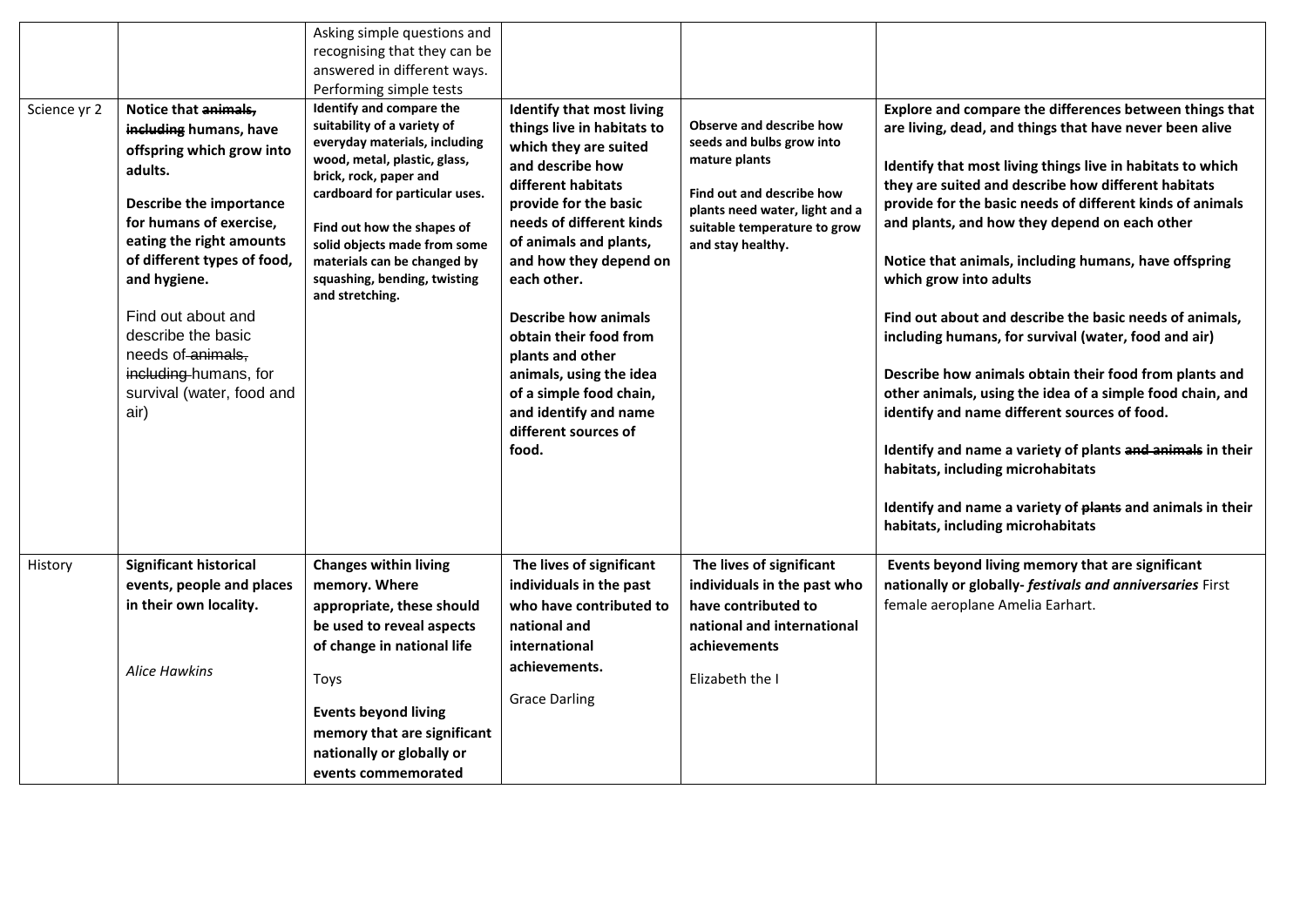|           |                                | through festivals and       |                                                |                              |                                                                     |
|-----------|--------------------------------|-----------------------------|------------------------------------------------|------------------------------|---------------------------------------------------------------------|
|           |                                | anniversaries.              |                                                |                              |                                                                     |
|           |                                | <b>Bonfire Night</b>        |                                                |                              |                                                                     |
|           |                                |                             |                                                |                              |                                                                     |
| Geography | <b>Geographical skills and</b> | Human and physical          | <b>Locational knowledge</b>                    | <b>Locational knowledge</b>  | <b>Locational knowledge</b>                                         |
|           | fieldwork                      | geography                   | Name and locate the 7<br>continents and 5 main | Name, locate and identify    | Name and locate the 7 continents and 5 main oceans in<br>the world. |
|           | Use simple compass             | Identify seasonal and daily | oceans in the world.                           | characteristics of the four  |                                                                     |
|           | directions (North, South,      | weather patterns in the     |                                                | countries and capital cities | Human and physical geography                                        |
|           | East and West) and             | United Kingdom and the      | Geographical skills and                        | of the United Kingdom and    | Identify seasonal and daily weather patterns in the United          |
|           | locational and directional     | location of hot and cold    | fieldwork                                      | its surrounding seas.        | Kingdom and the location of hot and cold areas of the               |
|           | language [for example,         | areas of the world in       | Use world maps, atlases                        | <b>Human and physical</b>    | world in relation to the Equator and the North and South            |
|           | near and far; left and         | relation to the Equator and | and globes to identify the<br>United Kingdom,  | geography                    | Poles-Summer.                                                       |
|           | right], to describe the        | the North and South Poles.  | countries, continents and                      |                              |                                                                     |
|           | location of features and       | Autumn/ Winter              | oceans covered at this                         | Identify seasonal and daily  | <b>Place knowledge</b>                                              |
|           | routes on a map                |                             | key stage.                                     | weather patterns in the      |                                                                     |
|           | Yr 1- near, far etc            |                             |                                                | United Kingdom and the       | Understand geographical similarities and differences                |
|           |                                |                             |                                                | location of hot and cold     | through studying the human and physical geography of a              |
|           | Yr 2- compass                  |                             |                                                | areas of the world in        | small area of the United Kingdom, and of a small area in a          |
|           | directions.                    |                             |                                                | relation to the Equator and  | contrasting non-European country.                                   |
|           |                                |                             |                                                | the North and South Poles.   | Yr1- City + countryside (Cumbria)                                   |
|           | Yr2- Use aerial                |                             |                                                |                              |                                                                     |
|           | photographs and plan           |                             |                                                | Spring                       | Yr2- Leicester + non -EU country (Australia)                        |
|           | perspectives to recognise      |                             |                                                |                              |                                                                     |
|           | landmarks and basic            |                             |                                                |                              | <b>Geographical skills and fieldwork</b>                            |
|           | human and physical             |                             |                                                |                              | Use simple compass directions (North, South, East and               |
|           | features; devise a simple      |                             |                                                |                              | West) and locational and directional language [for                  |
|           | map; and use and               |                             |                                                |                              | example, near and far; left and right], to describe the             |
|           | construct basic symbols in     |                             |                                                |                              | location of features and routes on a map                            |
|           | a key                          |                             |                                                |                              |                                                                     |
|           | Yr 1- Use simple fieldwork     |                             |                                                |                              | Use aerial photographs and plan perspectives to recognise           |
|           | and observational skills to    |                             |                                                |                              | landmarks and basic human and physical features; devise a           |
|           | study the geography of         |                             |                                                |                              | simple map; and use and construct basic symbols in a key            |
|           | their school and its           |                             |                                                |                              |                                                                     |
|           | grounds and the key            |                             |                                                |                              |                                                                     |
|           | human and physical             |                             |                                                |                              |                                                                     |
|           | features.                      |                             |                                                |                              |                                                                     |
|           | Yr 1- School grounds           |                             |                                                |                              |                                                                     |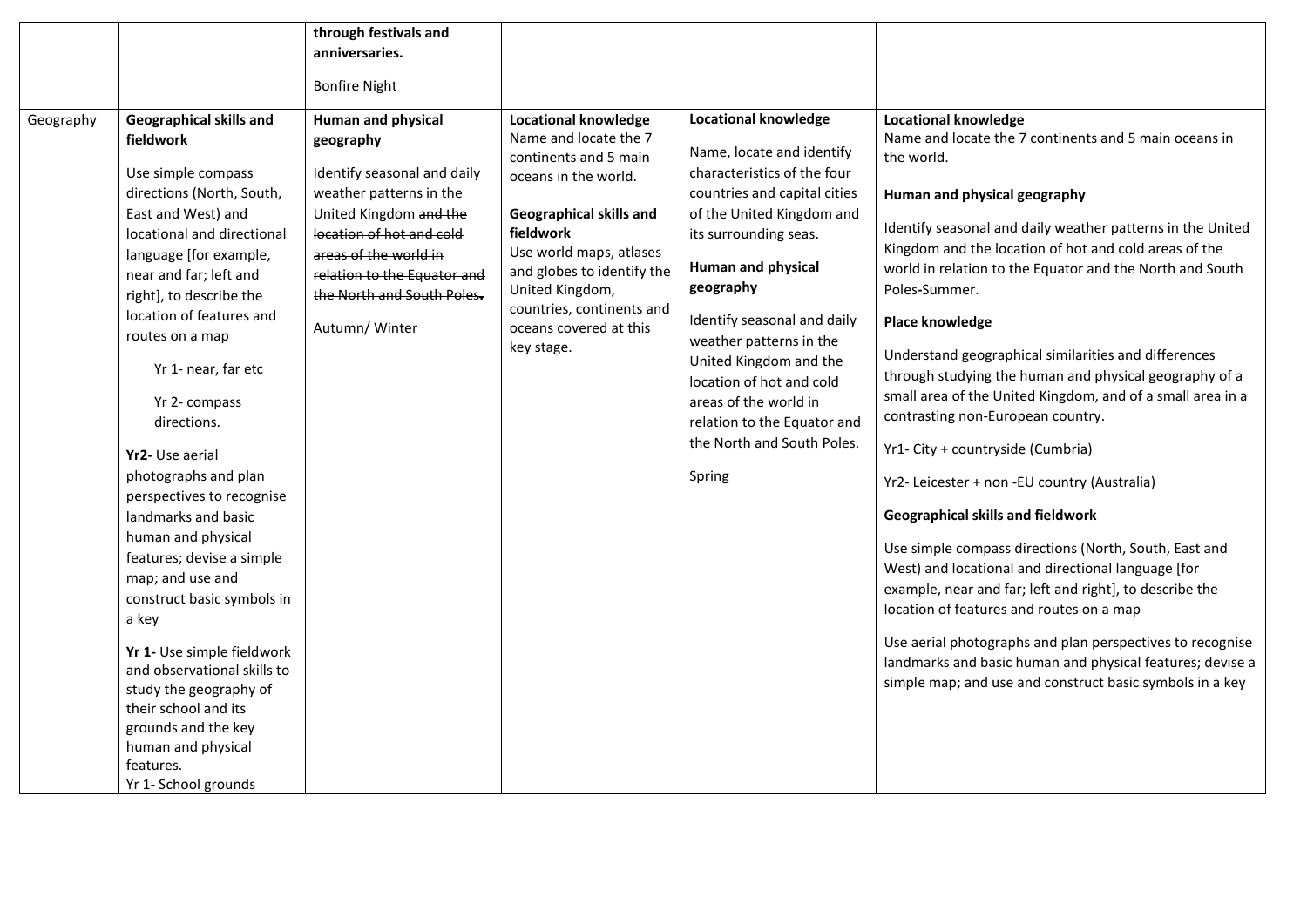|            | Yr2- surrounding area                                                                                                                            |                              |                                                  |                              |                                                  |                          |  |  |  |
|------------|--------------------------------------------------------------------------------------------------------------------------------------------------|------------------------------|--------------------------------------------------|------------------------------|--------------------------------------------------|--------------------------|--|--|--|
|            | Use basic geographical vocabulary to refer to:                                                                                                   |                              |                                                  |                              |                                                  |                          |  |  |  |
|            | - key physical features, including: beach, cliff, coast, forest, hill, mountain, sea, ocean, river, soil, valley, vegetation, season and weather |                              |                                                  |                              |                                                  |                          |  |  |  |
|            | - key human features, including: city, town, village, factory, farm, house, office, port, harbour and shop                                       |                              |                                                  |                              |                                                  |                          |  |  |  |
| Numeracy   |                                                                                                                                                  |                              | See Separate long-term plan                      |                              |                                                  |                          |  |  |  |
| Year 1 Art | Art-Drawing                                                                                                                                      | D&T-Structure                | Art-collage                                      | <b>Understand where food</b> | Art-Printing                                     | Mechanism-sliders        |  |  |  |
| and Design | To use a range of                                                                                                                                | <b>Design</b>                | To use a range of                                | comes from.                  | To use a range of                                | <b>Design</b>            |  |  |  |
| &          | materials creatively to                                                                                                                          | design purposeful,           | materials creatively to                          |                              | materials creatively to                          | design purposeful,       |  |  |  |
| Technology | design and make products                                                                                                                         | functional, appealing        | design and make products                         | Use the basic principles of  | design and make products                         | functional, appealing    |  |  |  |
|            |                                                                                                                                                  | products for themselves      |                                                  | a healthy and varied diet    |                                                  | products for themselves  |  |  |  |
|            | Learn about the work of a                                                                                                                        | and other users based on     | Learn about the work of a                        | to prepare dishes            | Learn about the work of a                        | and other users based    |  |  |  |
|            | range of artists, craft<br>makers and designers,                                                                                                 | design criteria              | range of artists, craft<br>makers and designers, |                              | range of artists, craft<br>makers and designers, | on design criteria       |  |  |  |
|            | describing the differences                                                                                                                       | generate, develop, model     | describing the differences                       |                              | describing the differences                       | generate, develop,       |  |  |  |
|            | and similarities between                                                                                                                         | and communicate their        | and similarities between                         |                              | and similarities between                         | model and                |  |  |  |
|            | different practices and                                                                                                                          | ideas through talking,       | different practices and                          |                              | different practices and                          | communicate their        |  |  |  |
|            | disciplines, and making                                                                                                                          | drawing, templates, mock-    | disciplines, and making                          |                              | disciplines, and making                          | ideas through talking,   |  |  |  |
|            | links.                                                                                                                                           | ups and, where               | links.                                           |                              | links.                                           | drawing, templates,      |  |  |  |
|            |                                                                                                                                                  | appropriate, information     |                                                  |                              |                                                  | mock-ups and, where      |  |  |  |
|            | To use drawing to                                                                                                                                | and communication            | To develop a wide range                          |                              | To use drawing, painting                         | appropriate,             |  |  |  |
|            | develop and share their                                                                                                                          | technology                   | of art and design                                |                              | and sculpture to develop                         | information and          |  |  |  |
|            | ideas, experiences and                                                                                                                           |                              | techniques in using                              |                              | and share their ideas,                           | communication            |  |  |  |
|            | imagination.                                                                                                                                     | <b>Make</b>                  | colour, pattern, texture,                        |                              | experiences and                                  | technology               |  |  |  |
|            | To develop a wide range                                                                                                                          | select from and use a range  | line, shape, form and<br>space                   |                              | imagination.                                     |                          |  |  |  |
|            | of art and design                                                                                                                                | of tools and equipment to    |                                                  |                              | To develop a wide range                          | <b>Make</b>              |  |  |  |
|            | techniques in using                                                                                                                              | perform practical tasks [for | Artist                                           |                              | of art and design                                | select from and use a    |  |  |  |
|            | colour, pattern, texture,                                                                                                                        | example, cutting, shaping,   | <b>Ruth Daniels</b>                              |                              | techniques in using                              | range of tools and       |  |  |  |
|            | line, shape, form and                                                                                                                            | joining and finishing]       |                                                  |                              | colour, pattern, texture,                        | equipment to perform     |  |  |  |
|            | space                                                                                                                                            | select from and use a wide   |                                                  |                              | line, shape, form and                            | practical tasks [for     |  |  |  |
|            |                                                                                                                                                  | range of materials and       |                                                  |                              | space                                            | example, cutting,        |  |  |  |
|            | Artist                                                                                                                                           | components, including        |                                                  |                              |                                                  | shaping, joining and     |  |  |  |
|            | Van Gogh                                                                                                                                         | construction materials,      |                                                  |                              | Artist                                           | finishing]               |  |  |  |
|            |                                                                                                                                                  | textiles and ingredients,    |                                                  |                              | Paul Klee                                        | select from and use a    |  |  |  |
|            |                                                                                                                                                  | according to their           |                                                  |                              |                                                  | wide range of materials  |  |  |  |
|            |                                                                                                                                                  | characteristics              |                                                  |                              |                                                  | and components,          |  |  |  |
|            |                                                                                                                                                  |                              |                                                  |                              |                                                  | including construction   |  |  |  |
|            |                                                                                                                                                  | Evaluate                     |                                                  |                              |                                                  | materials, textiles and  |  |  |  |
|            |                                                                                                                                                  | explore and evaluate a       |                                                  |                              |                                                  | ingredients, according   |  |  |  |
|            |                                                                                                                                                  | range of existing products   |                                                  |                              |                                                  | to their characteristics |  |  |  |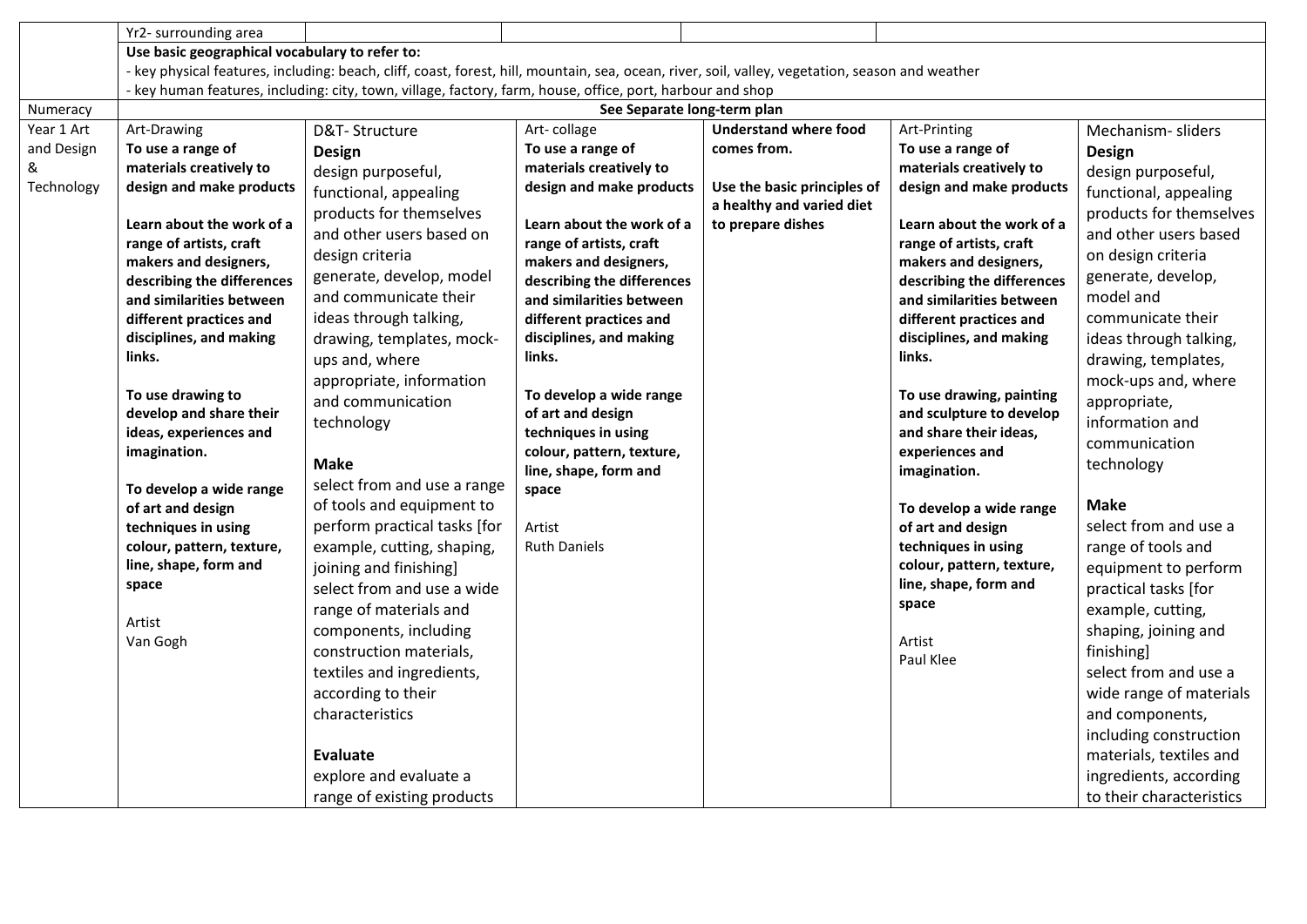|                 |                                                     | evaluate their ideas and<br>products against design<br>criteria<br><b>Technical knowledge</b><br>build structures, exploring<br>how they can be made<br>stronger, stiffer and more<br>stable |                                                     |                              |                                                    | Evaluate<br>explore and evaluate a<br>range of existing<br>products<br>evaluate their ideas and<br>products against design<br>criteria<br><b>Technical knowledge</b><br>explore and use<br>mechanisms [for<br>example, levers, sliders,<br>wheels and axles] in<br>their products |
|-----------------|-----------------------------------------------------|----------------------------------------------------------------------------------------------------------------------------------------------------------------------------------------------|-----------------------------------------------------|------------------------------|----------------------------------------------------|-----------------------------------------------------------------------------------------------------------------------------------------------------------------------------------------------------------------------------------------------------------------------------------|
| Year 2 Art      | Art-Drawing                                         | D&T-Mechanism-levers                                                                                                                                                                         | Art-Painting                                        | <b>Understand where food</b> | Art-Sculpture                                      | <b>D&amp;T-Textiles</b>                                                                                                                                                                                                                                                           |
| and Design<br>& | To use a range of                                   | <b>Design</b>                                                                                                                                                                                | To use a range of                                   | comes from.                  | To use a range of<br>materials creatively to       | Design                                                                                                                                                                                                                                                                            |
| Technology      | materials creatively to                             | design purposeful,<br>$\bullet$                                                                                                                                                              | materials creatively to                             | Use the basic principles of  | design and make products                           | design purposeful,                                                                                                                                                                                                                                                                |
|                 | design and make products                            | functional, appealing                                                                                                                                                                        | design and make products                            | a healthy and varied diet    |                                                    | functional, appealing                                                                                                                                                                                                                                                             |
|                 | Learn about the work of a                           | products for themselves                                                                                                                                                                      | Learn about the work of a                           | to prepare dishes            | Learn about the work of a                          | products for                                                                                                                                                                                                                                                                      |
|                 | range of artists, craft                             | and other users based on<br>design criteria                                                                                                                                                  | range of artists, craft                             |                              | range of artists, craft<br>makers and designers,   | themselves and other<br>users based on design                                                                                                                                                                                                                                     |
|                 | makers and designers,                               | generate, develop, model                                                                                                                                                                     | makers and designers,                               |                              | describing the differences                         | criteria                                                                                                                                                                                                                                                                          |
|                 | describing the differences                          | and communicate their                                                                                                                                                                        | describing the differences                          |                              | and similarities between                           | generate, develop,                                                                                                                                                                                                                                                                |
|                 | and similarities between<br>different practices and | ideas through talking,                                                                                                                                                                       | and similarities between<br>different practices and |                              | different practices and<br>disciplines, and making | model and                                                                                                                                                                                                                                                                         |
|                 | disciplines, and making                             | drawing, templates,<br>mock-ups and, where                                                                                                                                                   | disciplines, and making                             |                              | links.                                             | communicate their<br>ideas through talking,                                                                                                                                                                                                                                       |
|                 | links.                                              | appropriate, information                                                                                                                                                                     | links.                                              |                              |                                                    | drawing, templates,                                                                                                                                                                                                                                                               |
|                 |                                                     | and communication                                                                                                                                                                            |                                                     |                              | To use sculpture to                                | mock-ups and, where                                                                                                                                                                                                                                                               |
|                 | To use drawing to<br>develop and share their        | technology                                                                                                                                                                                   | To use drawing and<br>painting to develop and       |                              | develop and share their<br>ideas, experiences and  | appropriate,                                                                                                                                                                                                                                                                      |
|                 | ideas, experiences and                              | <b>Make</b>                                                                                                                                                                                  | share their ideas,                                  |                              | imagination.                                       | information and<br>communication                                                                                                                                                                                                                                                  |
|                 | imagination.                                        |                                                                                                                                                                                              | experiences and                                     |                              |                                                    | technology                                                                                                                                                                                                                                                                        |
|                 |                                                     | select from and use a                                                                                                                                                                        | imagination.                                        |                              | To develop a wide range                            |                                                                                                                                                                                                                                                                                   |
|                 |                                                     | range of tools and                                                                                                                                                                           |                                                     |                              | of art and design                                  |                                                                                                                                                                                                                                                                                   |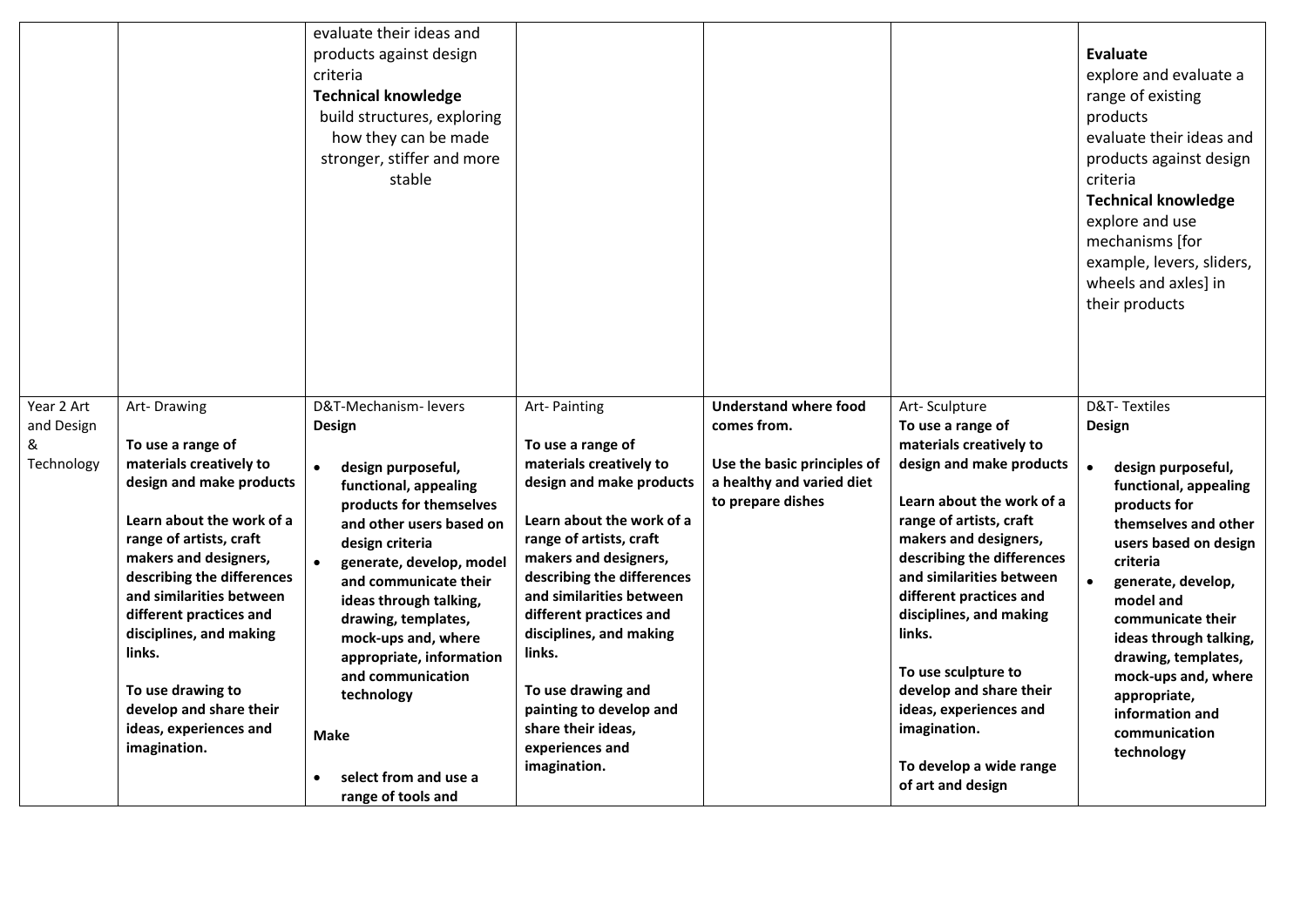|                          | To develop a wide range<br>of art and design<br>techniques in using<br>colour, pattern, texture,<br>line, shape, form and<br>space<br>Artist<br>LS Lowry | equipment to perform<br>practical tasks [for<br>example, cutting,<br>shaping, joining and<br>finishing]<br>select from and use a<br>$\bullet$<br>wide range of materials<br>and components,<br>including construction<br>materials, textiles and<br>ingredients, according to<br>their characteristics<br><b>Evaluate</b><br>explore and evaluate a<br>$\bullet$<br>range of existing<br>products<br>evaluate their ideas and<br>$\bullet$<br>products against design<br>criteria<br><b>Technical knowledge</b><br>explore and use mechanisms<br>[for example, levers, sliders,<br>wheels and axles] in their<br>products | To develop a wide range<br>of art and design<br>techniques in using<br>colour, pattern, texture,<br>line, shape, form and<br>space<br>To use a range of<br>materials creatively to<br>design and make products<br>Artist<br>Monet |                                 | techniques in using<br>colour, pattern, texture,<br>line, shape, form and<br>space<br>Artist<br>Michelle Reader | <b>Make</b><br>select from and use a<br>$\bullet$<br>range of tools and<br>equipment to<br>perform practical<br>tasks [for example,<br>cutting, shaping,<br>joining and finishing]<br>select from and use a<br>wide range of<br>materials and<br>components,<br>including<br>construction<br>materials, textiles<br>and ingredients,<br>according to their<br>characteristics<br><b>Evaluate</b><br>explore and evaluate<br>a range of existing<br>products<br>evaluate their ideas<br>and products against<br>design criteria |
|--------------------------|----------------------------------------------------------------------------------------------------------------------------------------------------------|---------------------------------------------------------------------------------------------------------------------------------------------------------------------------------------------------------------------------------------------------------------------------------------------------------------------------------------------------------------------------------------------------------------------------------------------------------------------------------------------------------------------------------------------------------------------------------------------------------------------------|-----------------------------------------------------------------------------------------------------------------------------------------------------------------------------------------------------------------------------------|---------------------------------|-----------------------------------------------------------------------------------------------------------------|--------------------------------------------------------------------------------------------------------------------------------------------------------------------------------------------------------------------------------------------------------------------------------------------------------------------------------------------------------------------------------------------------------------------------------------------------------------------------------------------------------------------------------|
|                          |                                                                                                                                                          |                                                                                                                                                                                                                                                                                                                                                                                                                                                                                                                                                                                                                           |                                                                                                                                                                                                                                   |                                 |                                                                                                                 | <b>Technical knowledge</b>                                                                                                                                                                                                                                                                                                                                                                                                                                                                                                     |
| PE<br>Yr 1               | SAQ<br>Dance - Val Sabin<br>Unit $1/2$                                                                                                                   | Gymnastics                                                                                                                                                                                                                                                                                                                                                                                                                                                                                                                                                                                                                | 'Games skills' (throwing,<br>catching, kicking)<br>Team based activities                                                                                                                                                          | Dance - Val Sabin<br>Unit $3/4$ | 'Games' (Striking and hitting)<br>Team based activities                                                         | Athletics                                                                                                                                                                                                                                                                                                                                                                                                                                                                                                                      |
| $\overline{PE}$<br>Yr 2a | Dance-Val Sabin<br>Unit $1/2$                                                                                                                            | Gymnastics                                                                                                                                                                                                                                                                                                                                                                                                                                                                                                                                                                                                                | 'Games skills' (throwing,<br>catching, kicking)<br>Team based activities                                                                                                                                                          | <b>Games-Dodgeball</b>          | <b>Games-Quik Cricket</b>                                                                                       | Athletics                                                                                                                                                                                                                                                                                                                                                                                                                                                                                                                      |